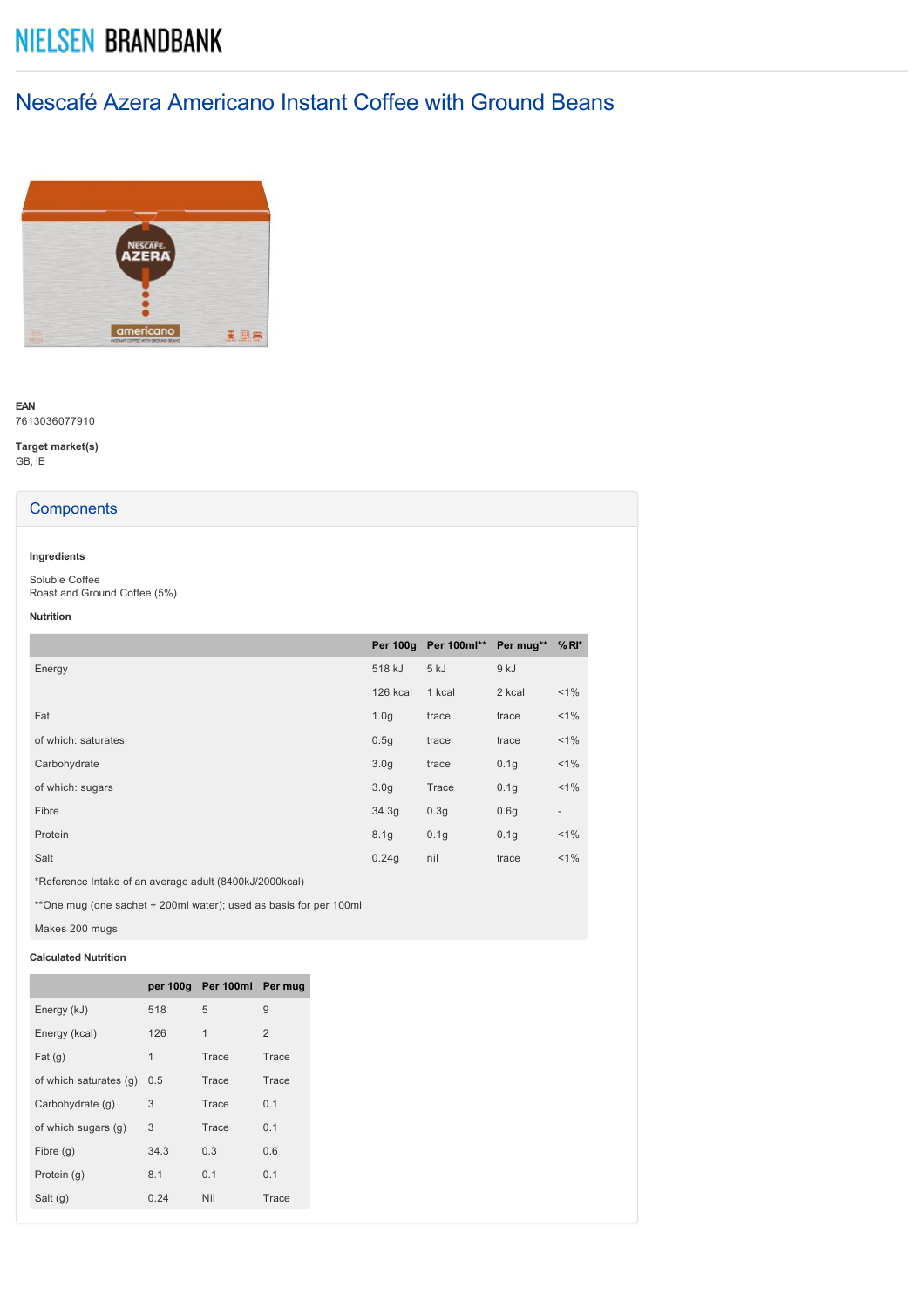## Product Description

#### **Alternative Description**

Supplied Description - NESCAFÉ AZERA Americano Instant Coffee 200 Sachets

#### **Brand**

Nescafé

#### **Features**

Discover a rich and smooth instant coffee with NESCAFÉ AZERA Americano Crafted from a selection of Arabica and Robusta beans A special blend of instant and finely ground roasted coffee Enjoy a layer of velvety coffee crema with every cup Savour a fruity aroma and a well-balanced flavour

#### **Standardised Brand**

Brand - Nescafé

#### **Regulated Product Name**

Soluble Coffee with Finely Ground Roasted Coffee

## **Marketing**

**Company Name**

Nestlé

#### **Company Address**

PO Box 207, York, YO91 1XY, UK.

Nestlé Ireland, 3030 Lake Drive, City West, Dublin 24.

#### **Product Marketing**

Looking to delight your staff or customers with barista-style coffee moments? Introducing NESCAFÉ AZERA Americano, a carefully crafted blend of Arabica and Robusta beans that have been made into a premium instant coffee.

#### **Brand Marketing**

It All Starts With a NESCAFÉ

NESCAFÉ is the world's favourite coffee brand, enjoyed in over 180 countries worldwide. With over 75 years of experience in selecting, roasting and blending the very best coffee, it's no surprise that over 5,500 cups of NESCAFÉ coffee are drunk every second!

#### Option 1: GROWN RESPECTFULLY

Did you know that all our coffee is grown respectfully? Every year Nescafé trains and assists more than 100'000 coffee farmers around the world. Discover more on www.nescafe.co.uk

#### Option 2:

GROWN RESPECTFULLY

Did you know that we empower more than 100,000 coffee farmers around the world every year? Discover more about how Nescafé trains and assists communities at www.nescafe.co.uk

#### A RANGE OF FORMATS AND FLAVOURS

Ready to explore the rest of our range? Barista style coffee for every occassion with our range of Americano formats, from 2g stick packs to 3 pint catering sachets. Discover a deliciously frothy, rich cappuccino with NESCAFÉ AZERA Cappuccino or a smooth, milky latte with NESCAFÉ AZERA Latte.

#### **Other Information**

Packaged in a protective atmosphere

#### **Further Description**

Find out more about Nescafe Gold at https://www.nestleprofessional.co.uk Or discover more from Nestle Professional on Facebook https://www.facebook.com/NestleProfessionalUK/ YouTube https://www.youtube.com/c/nestleprofessionaluk Twitter https://twitter.com/nestleprouk Instagram https://www.instagram.com/nestleprouk/

#### **Trademark Information**

Nutritional Compass® ®Reg. Trademark of Société des Produits Nestlé S.A.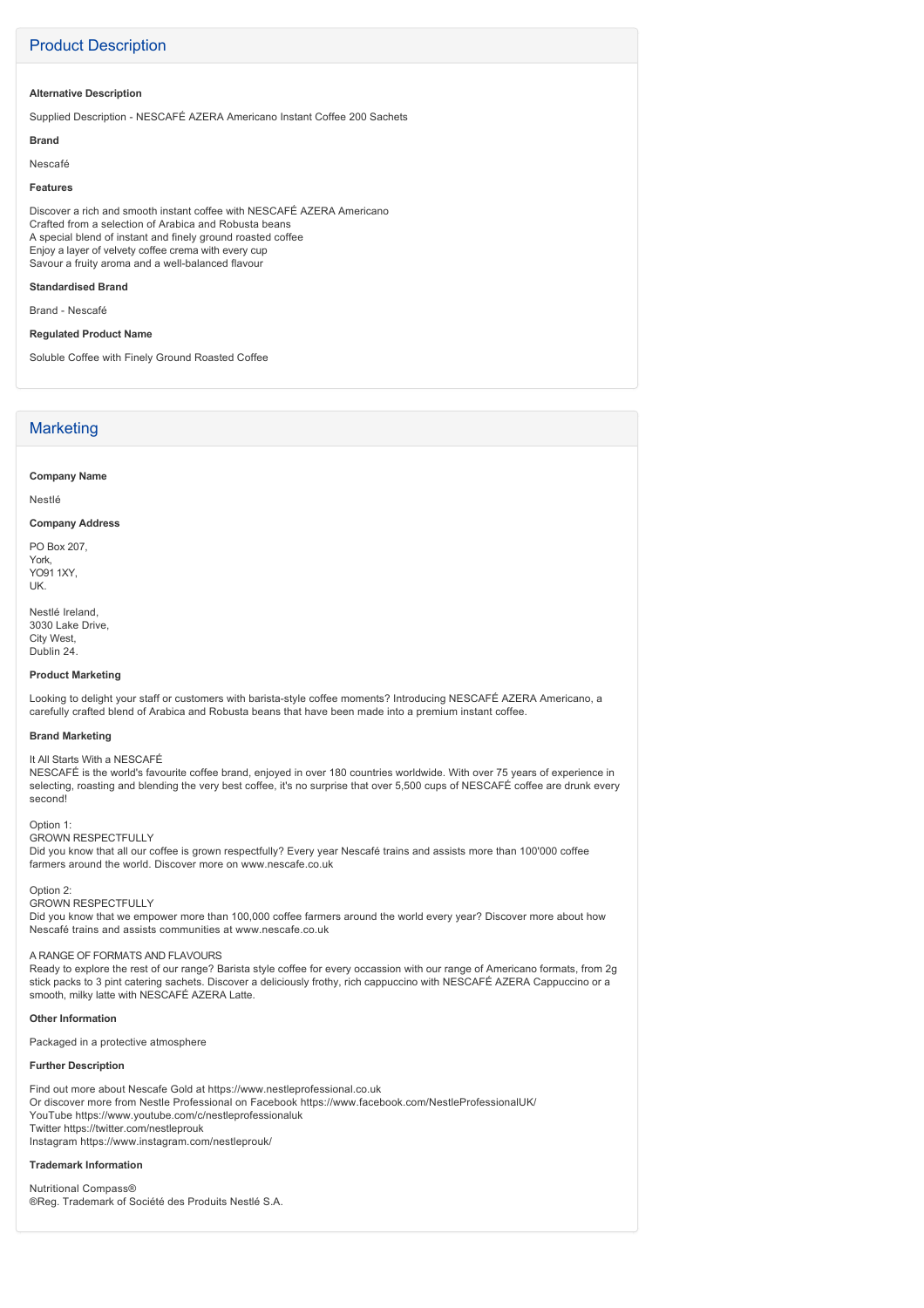#### **Enhanced Features**

#StayCurious #StirThingsUp #NescafeAzera

#### **Enhanced Product Marketing**

NESCAFÉ AZERA Americano Instant Coffee sachets. Ready for a rich and smooth instant coffee?

Introducing NESCAFÉ AZERA Americano, made with a blend of instant and finely roasted coffee beans. Enjoy the flavour and aroma of this classic coffee whenever you want it; just add hot water, stir, and your instant Americano is ready.

NESCAFÉ AZERA Americano has a rich flavour and enticing aroma designed to make all coffee breaks incredible. When you've prepared your coffee a layer of velvety coffee crema tops every cup, adding that special finishing touch to your coffee experience. Enjoy the fruity aroma of this barista-style instant Americano and be inspired by fantastic coffee whenever you want it.

#### **Enhanced Brand Marketing**

Option 1:

Stay curious with the NESCAFÉ AZERA range. Fill your cup with great experiences and discover a flavour that inspires you. Every cup contains a blend of specially selected roasted beans and premium instant coffee.

#### Option 2:

Ready to stir things up? Discover the NESCAFÉ AZERA range. Fill your cup with great experiences and discover a flavour that inspires you. Every cup contains a blend of specially selected roasted beans and premium instant coffee.

#### **Enhanced Other Marketing**

Is this the coffee for you? Breathe in the aroma and savour the irresistible velvety crema of this smooth super premium black coffee.

## Storage & Usage

#### **Storage Type**

**Type**

#### Ambient

**Preparation and Usage**

Create Your Barista Style Coffee

1 Empty the contents of a sachet into your favourite mug 2 Pour in 200ml of hot (but not boiling) water and stir well 3 And enjoy your Barista style coffee.

200 x one mug stick sachets

#### **Storage**

Store in a cool, dry place For Best Before End: See Side of Carton

### Brandbank Captured Pack Data

#### **Pack Type**

Type - Box

## **Recycling Scheme**

 $\overline{O}$ 

#### **Recycling Other Text**

Carton - Widely Recycled Film - Not Yet Recycled

#### **Usage Count**

Number of uses - Servings

200

#### **Usage Other Text**

Makes 200 mugs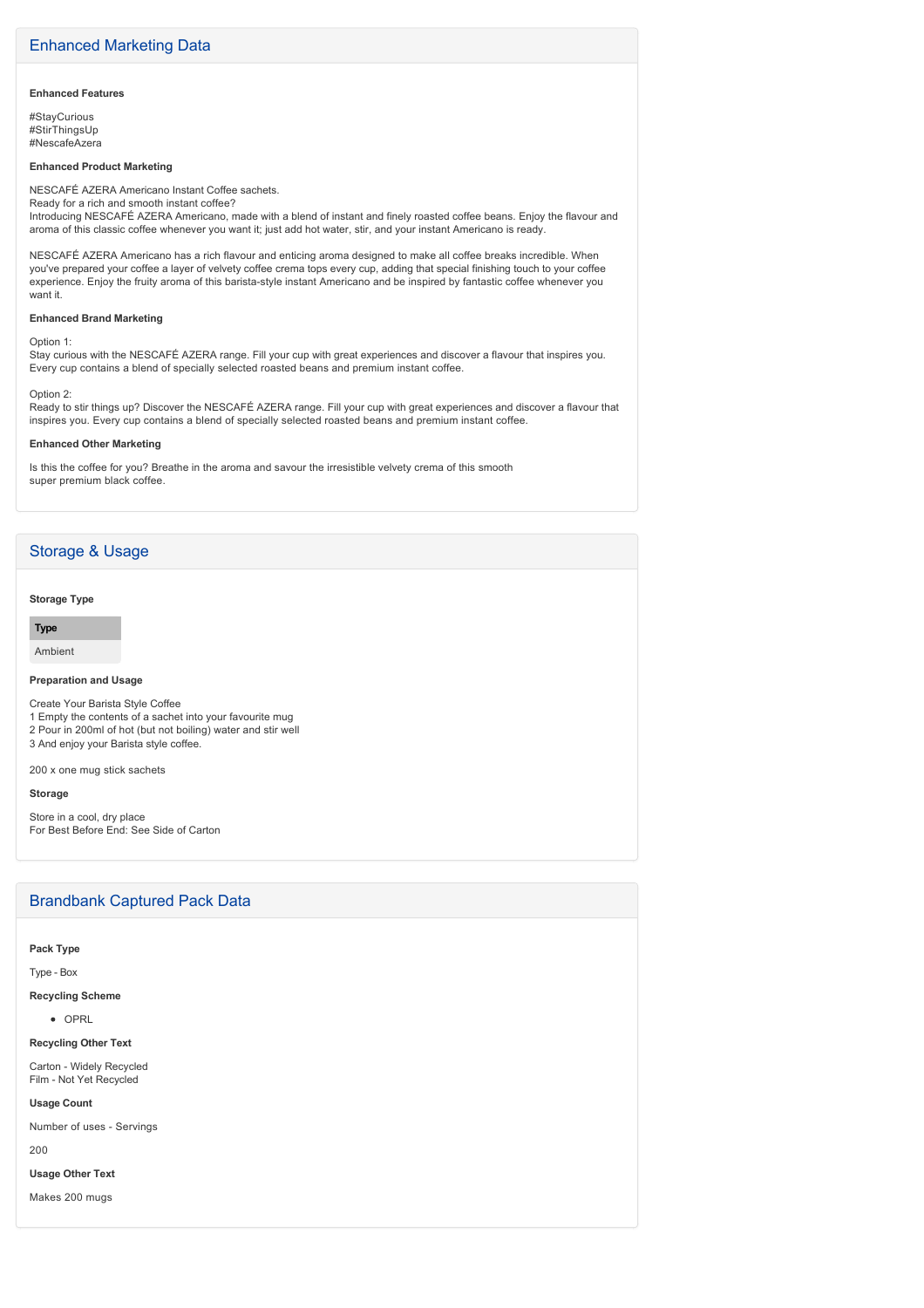## Customer Services

#### **Manufacturers Address**

PO Box 207, York, YO91 1XY, UK.

Nestlé Ireland, 3030 Lake Drive, City West, Dublin 24.

## **Return To**

Contact our professionals Nestlé Professional Tel. 0800 745 845 (UK) 00800 6378 5385 (ROI) PO Box 207, York, YO91 1XY, UK.

Nestlé Ireland, 3030 Lake Drive, City West, Dublin 24. www.NestleProfessional.co.uk

#### **Telephone Helpline**

0800 745 845 (UK) 00800 6378 5385 (ROI)

#### **Web Address**

www.NestleProfessional.co.uk

## Extended Data

**Languages On Pack**

• English

#### **Description Breakdown**

Functional Name - Instant Coffee Variant - With Ground Beans